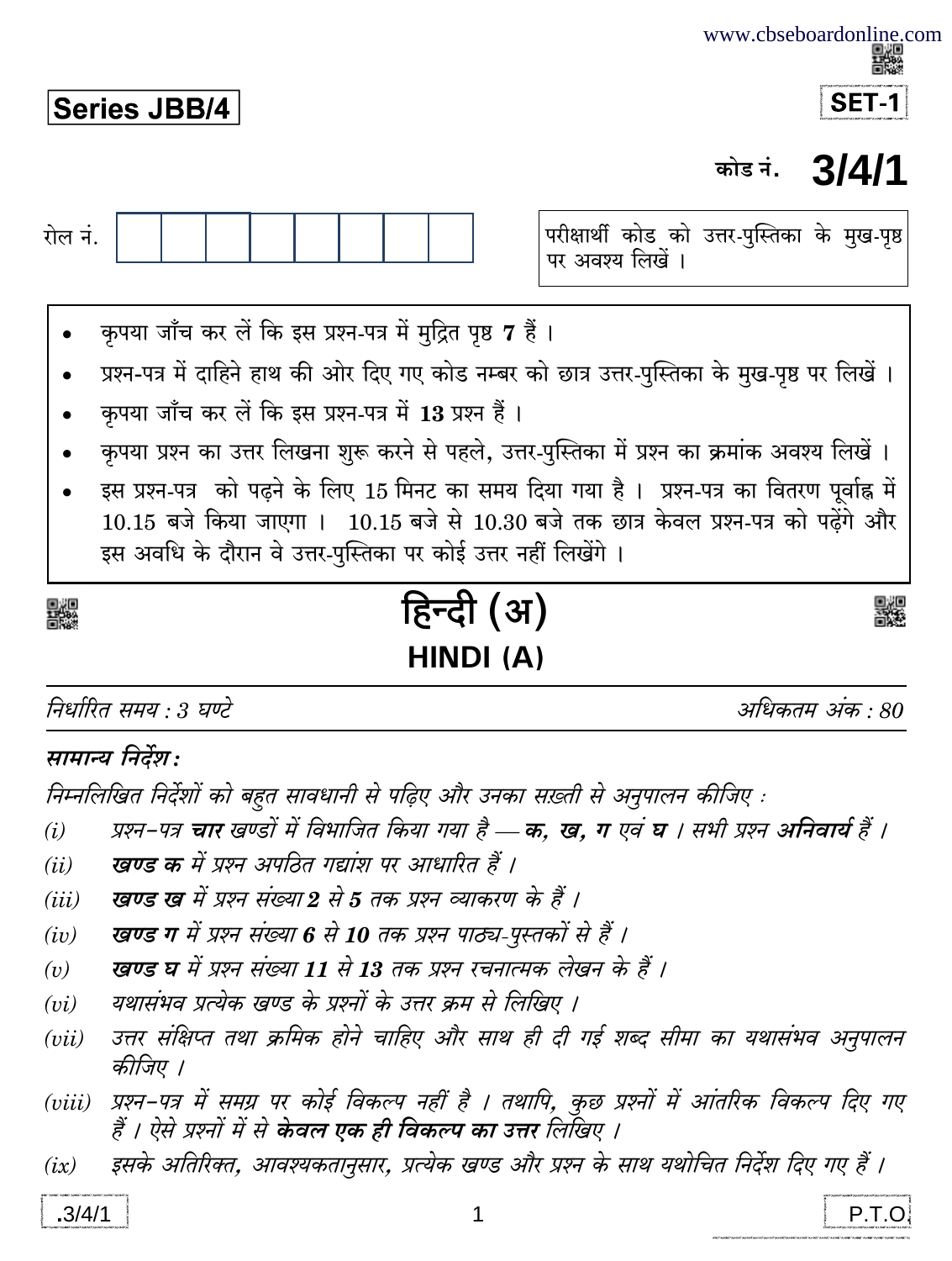#### खण्ड क

1.

निम्नलिखित गद्यांश को ध्यानपूर्वक पढ़कर पूछे गए प्रश्नों के उत्तर लिखिए:

भूख से मरते बेकार लोगों का परमेश्वर तो कोई काम और उससे मिलने वाली रोटी ही है । उनके लिए परमेश्वर का यही एकमात्र स्वीकार्य रूप हो सकता है । ईश्वर ने मानव की सृष्टि काम करके अपना भोजन जुटाने के लिए की । जो काम नहीं करते वे एक प्रकार के चोर हैं। भारत में आज भी अनेक लोगों को लाचारीवश ही सही, आधे साल तक चोरों का सा जीवन बिताना पडता है । फिर क्या आश्चर्य यदि भारत आज एक विशाल कारागार बन गया है ? भूख ही वह कारण है जो भारत को चरखे की ओर लिए जा रहा है । चरखे की पुकार सबसे उदात्त, सबसे मीठी है । कारण, यह प्रेम की पुकार है । और प्रेम ही स्वराज है । अगर हमारे करोडों देशवासियों को अपने बेकार समय का उपयोग करना नहीं आता तो उनके लिए स्वराज का कोई मतलब नहीं है । इस स्वराज को थोडे समय में प्राप्त करना संभव है और इसका एकमात्र उपाय यह है कि हम फिर से चरखे की शरण में जाएँ।

मैं विकास चाहता हूँ, आत्म-निर्णय का अधिकार चाहता हूँ, स्वतंत्रता भी चाहता हूँ, लेकिन सब-कुछ आत्मा की ख़ातिर चाहता हूँ। मुझे तो इसमें शक है कि मानव लौह-युग में प्रस्तर युग से सचमुच आगे बढ़ा है । मैं इस ओर से उदासीन हूँ । हमें अपनी बौद्धिक शक्ति और अन्य सभी शक्तियों का उपयोग आत्मा के विकास के लिए करना है । आधुनिक ज्ञान-विज्ञान से सम्पन्न किसी व्यक्ति के बारे में मैं आसानी से सोच सकता हूँ कि वह मानव-जाति के लिए कोई स्थायी और नया आविष्कार कर सकता है, वह ईश्वर का नित नवीन गुण-गान करते हुए इस दुख-संतप्त धरित्री को शांति और सद्भावना का संदेश दे सकता है। लोगों से चरखा अपनाने के लिए कहने का मतलब है श्रम की गरिमा का स्वीकार। चरखे को उसके गौरवपूर्ण स्थान से विदेशी वस्त्रों के प्रति हमारे आकर्षण ने ही दूर किया है । इसलिए मैं विदेशी वस्त्र पहनना पाप मानता हूँ।

| (क)              | स्वराज प्राप्ति के लिए किसकी शरण की बात की जा रही है और क्यों ? | $\mathcal{D}_{\mathcal{L}}$ |
|------------------|-----------------------------------------------------------------|-----------------------------|
| (ख)              | चोर किसे कहा गया है और क्यों ?                                  | $\overline{2}$              |
| $(\Pi)$          | आत्मा की ख़ातिर कौन-सी चीज़ें चाहिए ?                           | $\overline{2}$              |
| (घ)              | आधुनिक ज्ञान-विज्ञान से सम्पन्न व्यक्ति क्या-क्या कर सकता है ?  | $\mathcal{D}_{\mathcal{L}}$ |
| $(\overline{s})$ | लेखक की दृष्टि में विशाल कारागार क्या है ?                      | $\mathcal I$                |
| (च)              | उपर्युक्त गद्यांश के लिए उपयुक्त शीर्षक दीजिए ।                 | $\mathcal I$                |
|                  |                                                                 |                             |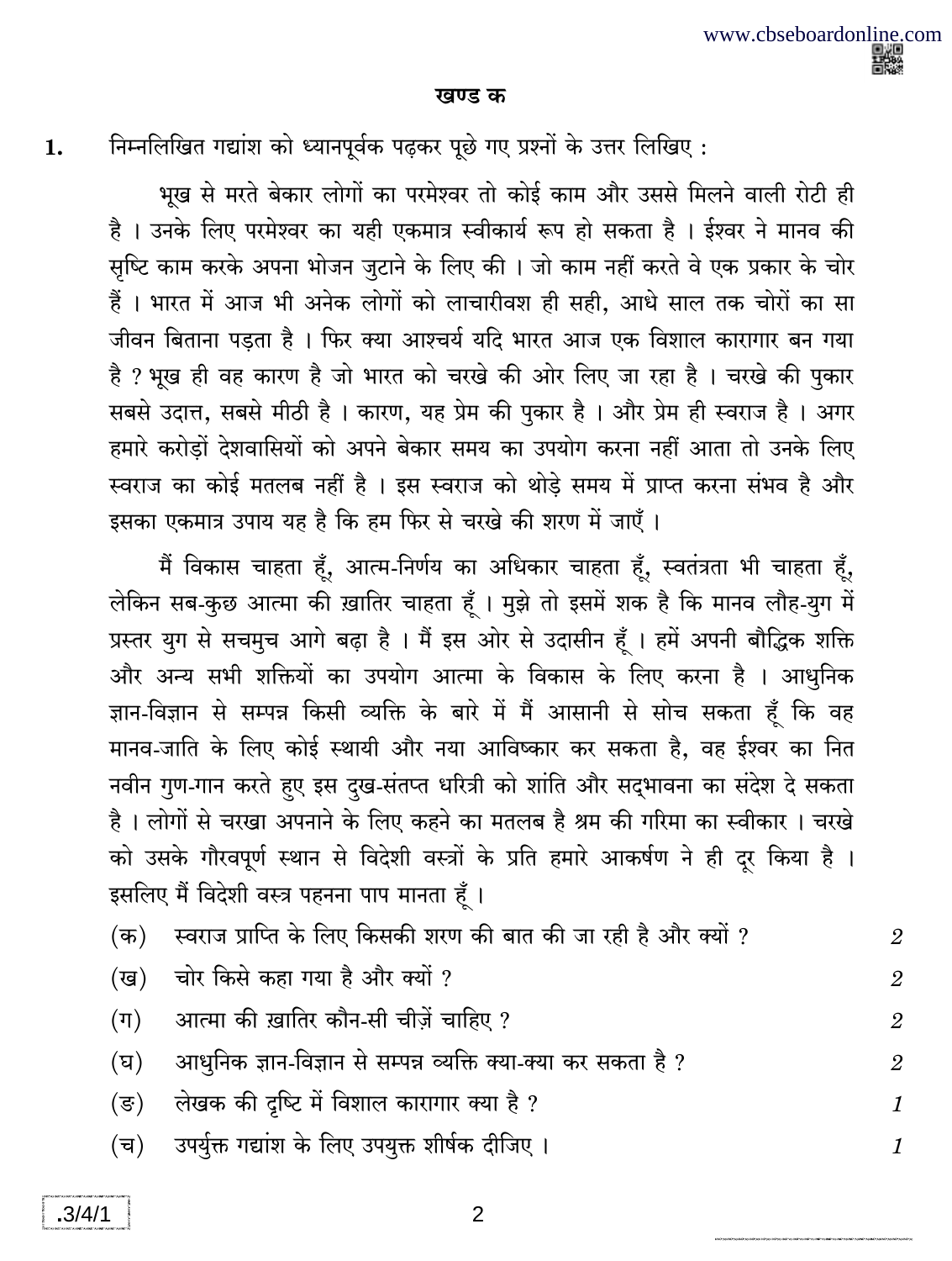www.cbseboardonline.com<br>電磁<br>画像

खण्ड ख

| 2.     | निर्देशानुसार उत्तर लिखिए:                              |                                                                                       |                  |
|--------|---------------------------------------------------------|---------------------------------------------------------------------------------------|------------------|
|        |                                                         | (क) मैं तो मुग्ध था उनके मधुर गान पर – जो सदा ही सुनने को मिलता ।                     |                  |
|        |                                                         | (सरल वाक्य में बदलकर लिखिए)                                                           |                  |
|        | (ख)                                                     | कहा जा चुका है कि मूर्ति संगमरमर की थी ।                                              |                  |
|        |                                                         | (आश्रित उपवाक्य पहचानकर लिखिए और उसका भेद भी लिखिए)                                   |                  |
|        | $(\Pi)$                                                 | मुड़कर देखा तो अवाक् रह गए । (रचना के आधार पर वाक्य का भेद लिखिए)                     |                  |
|        | (घ)                                                     | मिलने आए हुए लोगों को देखकर उन्होंने स्वागत किया ।<br>(संयुक्त वाक्य में बदलकर लिखिए) |                  |
| 3.     |                                                         | निर्देशानुसार वाच्य-परिवर्तन करके लिखिए :                                             | $1 \times 4 = 4$ |
|        | (क)                                                     | आओ, बैठा जाए । (कर्तृवाच्य में)                                                       |                  |
|        | (ख)                                                     | हम चल नहीं सकेंगे। (भाववाच्य में)                                                     |                  |
|        | $(\Pi)$                                                 | नवाब साहब ने संगति के लिए उत्साह नहीं दिखाया। (कर्मवाच्य में)                         |                  |
|        | (घ)                                                     | चरखे को उसके गौरवपूर्ण स्थान से दूर कर दिया गया । (कर्तृवाच्य में)                    |                  |
| 4.     | निम्नलिखित वाक्यों के रेखांकित पदों का पद-परिचय लिखिए : |                                                                                       | $1 \times 4 = 4$ |
|        | (क)                                                     | <u>मैं</u> इस ओर से उदासीन हूँ ।                                                      |                  |
|        |                                                         | (ख)   मैं अर्थशास्त्र और नीतिशास्त्र में बहुत अधिक अंतर नहीं समझता ।                  |                  |
|        | $(\Pi)$                                                 | मेरे देखने के बाद चोर और तेज़ भागने लगा ।                                             |                  |
|        | (घ)                                                     | भगत ने अपनी पतोहू को उसके भाई के साथ विदा किया ।                                      |                  |
| 5.     |                                                         | निम्नलिखित में से किन्हीं <i>चार</i> प्रश्नों के उत्तर लिखिए :                        | $1 \times 4 = 4$ |
|        | (क)                                                     | करुण रस का एक उदाहरण लिखिए ।                                                          |                  |
|        | (ख)                                                     | निम्नलिखित काव्य-पंक्तियों में रस पहचानकर रस का नाम लिखिए :                           |                  |
|        |                                                         | बोले चितै परसु की ओरा । रे सठ सुनेहि सुभाउ न मोरा ।।                                  |                  |
|        |                                                         | बालकु बोलि बधौं नहिं तोही। केवल मुनि जड़ जानहि मोही ।।                                |                  |
|        | $(\Pi)$                                                 | 'आलंबन' किसे कहते हैं ? स्पष्ट कीजिए ।                                                |                  |
|        | (घ)                                                     | 'उत्साह' किस रस का स्थायी भाव है ?                                                    |                  |
|        | $(\overline{\mathbf{S}})$                               | 'गोपियों की विरह दशा' के भाव किस रस के अंतर्गत आते हैं ?                              |                  |
| .3/4/1 |                                                         | 3                                                                                     | P.T.O            |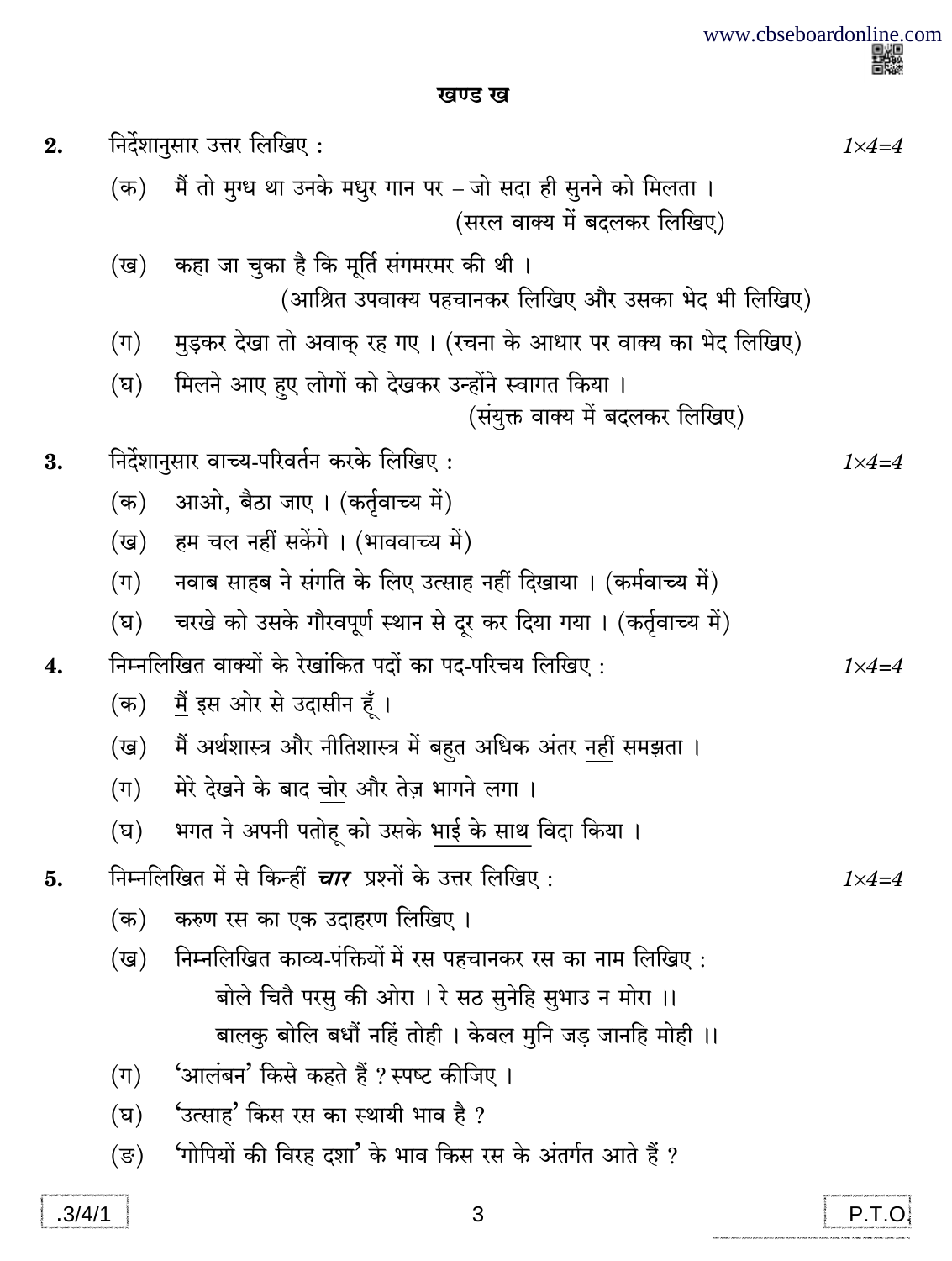$2 \times 3 = 6$ 

#### खण्ड ग

6.

निम्नलिखित गद्यांश को ध्यानपूर्वक पढ़कर पूछे गए प्रश्नों के उत्तर लिखिए:

एक बार कॉलेज से प्रिंसिपल का पत्र आया कि पिताजी आकर मिलें और बताएँ कि मेरी गतिविधियों के कारण मेरे ख़िलाफ़ अनुशासनात्मक कार्रवाई क्यों न की जाए ? पत्र पढते ही पिताजी आग-बबूला । यह लड़की मुझे कहीं मुँह दिखाने लायक नहीं रखेगी ... पता नहीं क्या-क्या सुनना पड़ेगा वहाँ जाकर ! चार बच्चे पहले भी पढ़े, किसी ने ये दिन नहीं दिखाया । गुस्से से भन्नाते हुए ही वे गए थे । लौटकर क्या कहर बरपा होगा, इसका अनुमान था, सो मैं पडोस की एक मित्र के यहाँ जाकर बैठ गई । माँ को कह दिया कि लौटकर बहत कुछ गुबार निकल जाए, तब बुलाना । लेकिन जब माँ ने आकर कहा कि वे तो ख़ुश ही हैं, चली चल, तो विश्वास नहीं हुआ।

- 'आग-बबूला' का आशय समझाते हुए लिखिए कि पिताजी के आग-बबूला होने के  $(\overline{a})$ क्या कारण रहे होंगे ।
- पिताजी लौटकर ख़ुश क्यों थे और उन्होंने अपनी प्रसन्नता को कैसे व्यक्त किया ? (ख)
- $(\Pi)$ माता-पिता का ऐसा भय बच्चों के विकास के लिए अनुचित क्यों है ? तर्क सहित लिखिए ।

निम्नलिखित में से किन्हीं *चार* प्रश्नों के उत्तर लगभग 30 – 40 शब्दों में लिखिए : 7.  $2 \times 4 = 8$ 

- बिस्मिल्ला खाँ के उदाहरण से यह स्पष्ट कीजिए कि अपने मज़हब से सच्चा प्यार  $(\overline{\mathbf{a}})$ करने वाला दुसरे का भी सम्मान करता है।
- "इतनी-सी बात पर उनकी आँखें भर आईं" ऐसा विशेष क्या था जिससे हालदार  $(\overline{g})$ साहब की आँखें नम हो उठी ?
- नवाब साहब किस वर्ग के प्रतीक हैं ? उनके प्रति आपकी राय क्या है ? 'लखनवी  $(\Pi)$ अंदाज' पाठ के आधार पर लिखिए।
- "बालगोबिन भगत गृहस्थ जीवन में भी संन्यासी थे।" सोदाहरण टिप्पणी कीजिए। (घ)
- $(\overline{S})$ फ़ादर कामिल बुल्के की मृत्यु किस बीमारी से हुई ? लेखक को क्यों लगता है कि उनको उस बीमारी से नहीं मरना चाहिए था ?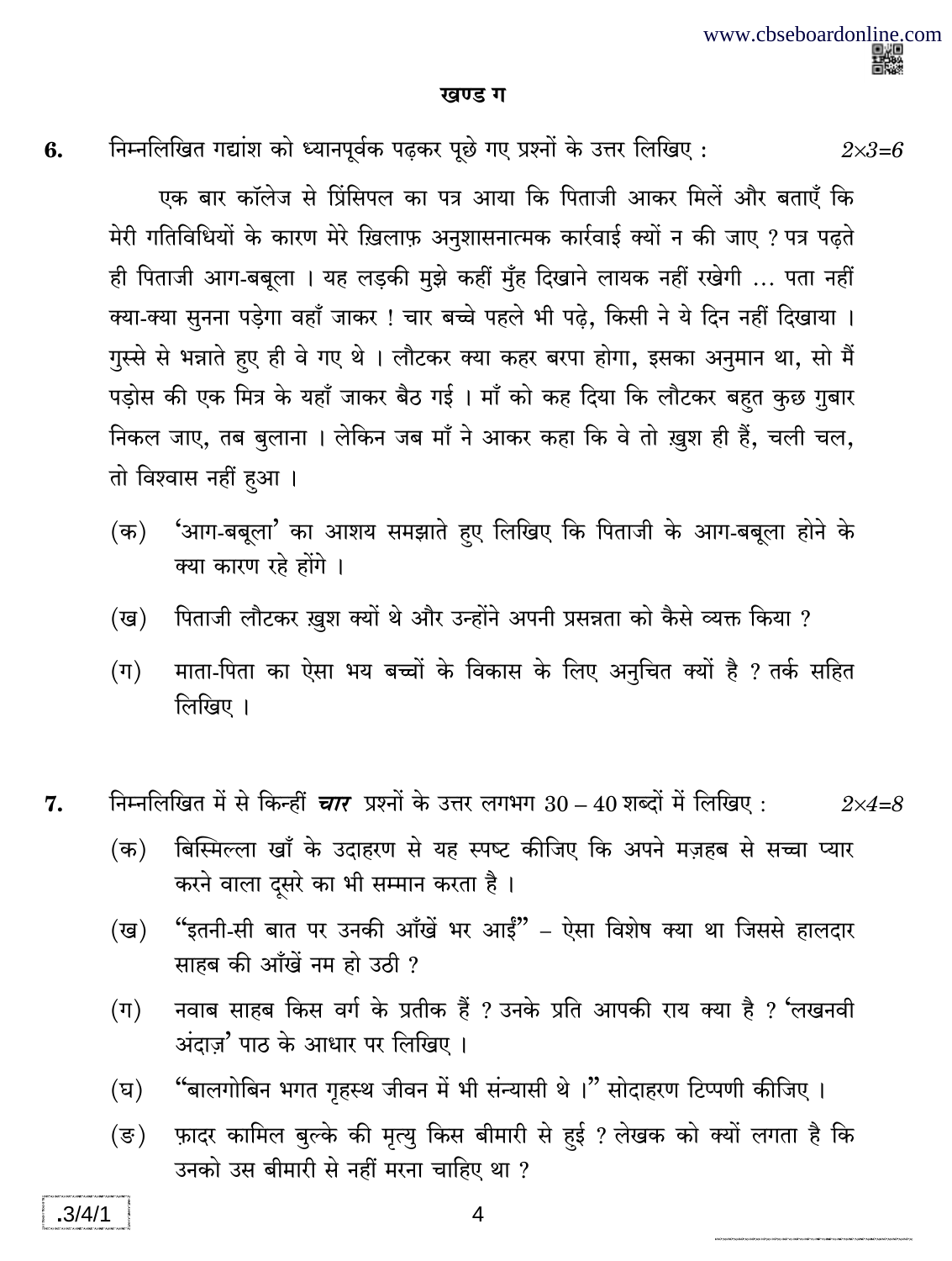$2 \times 3 = 6$ 

निम्नलिखित काव्यांश को ध्यानपूर्वक पढ़कर पूछे गए प्रश्नों के उत्तर लिखिए: 8.

> लड़की अभी सयानी नहीं थी अभी इतनी भोली सरल थी कि उसे सुख का आभास तो होता था लेकिन दुख बाँचना नहीं आता था पाठिका थी वह धूँधले प्रकाश की कुछ तुकों और कुछ लयबद्ध पंक्तियों की

माँ ने कहा पानी में झाँक कर अपने चेहरे पर मत रीझना आग रोटियाँ सेंकने के लिए है जलने के लिए नहीं वस्त्र और आभूषण शाब्दिक भ्रमों की तरह बंधन हैं स्त्री जीवन के ।

- काव्य-पंक्तियों में 'सयानी' और 'भोली' शब्द आए हैं । लड़की के संदर्भ में इनके अर्थ  $(\overline{a})$ स्पष्ट कीजिए ।
- माँ ने लड़की को कौन-कौन सी सीख दी ? उनके पीछे क्या कारण था ? (ख)
- "पाठिका थी वह धँधले प्रकाश की  $(\Pi)$ कुछ तुकों और कुछ लयबद्ध पंक्तियों की" – लडकी के लिए यह कहने का क्या आशय है ? इन पंक्तियों से उसका कैसा चित्र उभरता है ?
- निम्नलिखित में से किन्हीं *चार* प्रश्नों के उत्तर लगभग 30 40 शब्दों में लिखिए : 9.  $2\times4=8$ 
	- 'संगतकार' कविता में मुख्य गायक के संदर्भ में 'नौसिखिया' का प्रयोग क्यों हुआ है ?  $(\overline{a})$ स्पष्ट करके लिखिए ।
	- प्रकृति की शोभा-श्री फागुन में कैसे अपना रंग-रूप बदलती है ? 'अट नहीं रही है' (ख) कविता के आधार पर लिखिए।
	- "अल्पवयस बालक बुज़ुर्गों को छेड़कर आनंदित होते हैं" 'राम-लक्ष्मण-परशुराम  $(\Pi)$ संवाद' के आधार पर स्पष्ट कीजिए।
	- 'हरि हैं राजनीति पढ़ि आए' में राजनीति से कृष्ण की किस नीति की ओर गोपियों (घ) ने व्यंग्य किया है और क्यों ?
	- 'शेफालिका के फूल झरने' का भाव 'यह दंतुरित मुसकान' कविता के आधार पर स्पष्ट (ङ) कीजिए ।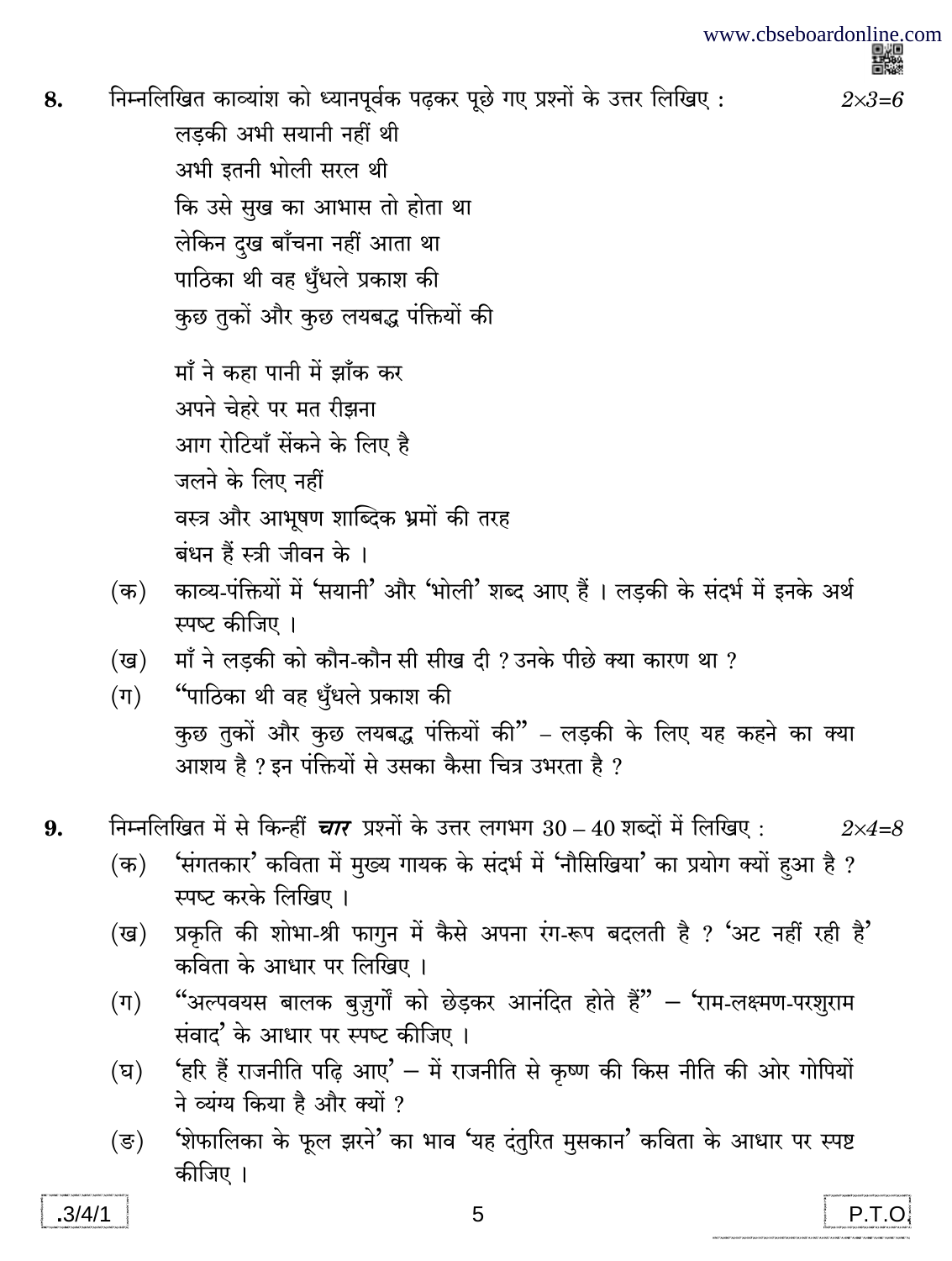10

- निम्नलिखित में से किन्हीं *दो* प्रश्नों के उत्तर लगभग 50 60 शब्दों में लिखिए : 10.  $3\times2=6$ 
	- 'माता का अँचल' पाठ में ग्रामीण जीवन की झाँकी है सोदाहरण स्पष्ट कीजिए ।  $(\overline{a})$
	- 'साना-साना हाथ जोडि' में बाह्य जगत की यात्रा के साथ-साथ आंतरिक यात्रा का चित्र (ख) भी प्रस्तुत किया गया है, कैसे ? विवरण सहित लिखिए।
	- 'जॉर्ज पंचम की नाक' लगाने के लिए मूर्तिकार द्वारा किए गए प्रयत्नों का अपने शब्दों  $(\Pi)$ में उल्लेख कीजिए ।

#### खण्ड घ

- निम्नलिखित में से किसी एक विषय पर दिए गए संकेत-बिन्दुओं के आधार पर लगभग 11.  $200 - 250$  शब्दों में निबन्ध लिखिए:
	- आधुनिक जीवन-शैली और स्वास्थ्य (क)
		- जीवन-शैली में आ रहे परिवर्तन
		- स्वास्थ्य का महत्त्व
		- जीवन-शैली का स्वास्थ्य पर प्रभाव
	- (ख) विकास की देन दुषित पर्यावरण
		- प्रकृति, पर्यावरण की आवश्यकता
		- मनुष्य की जवाबदेही
		- विकास की आधुनिक अवधारणा में पर्यावरण
	- (ग) पर उपदेश कुशल बहतेरे'
		- उपदेश से तात्पर्य
		- उपदेश और आचरण
		- उपदेश महत्त्वपूर्ण अथवा आचरण